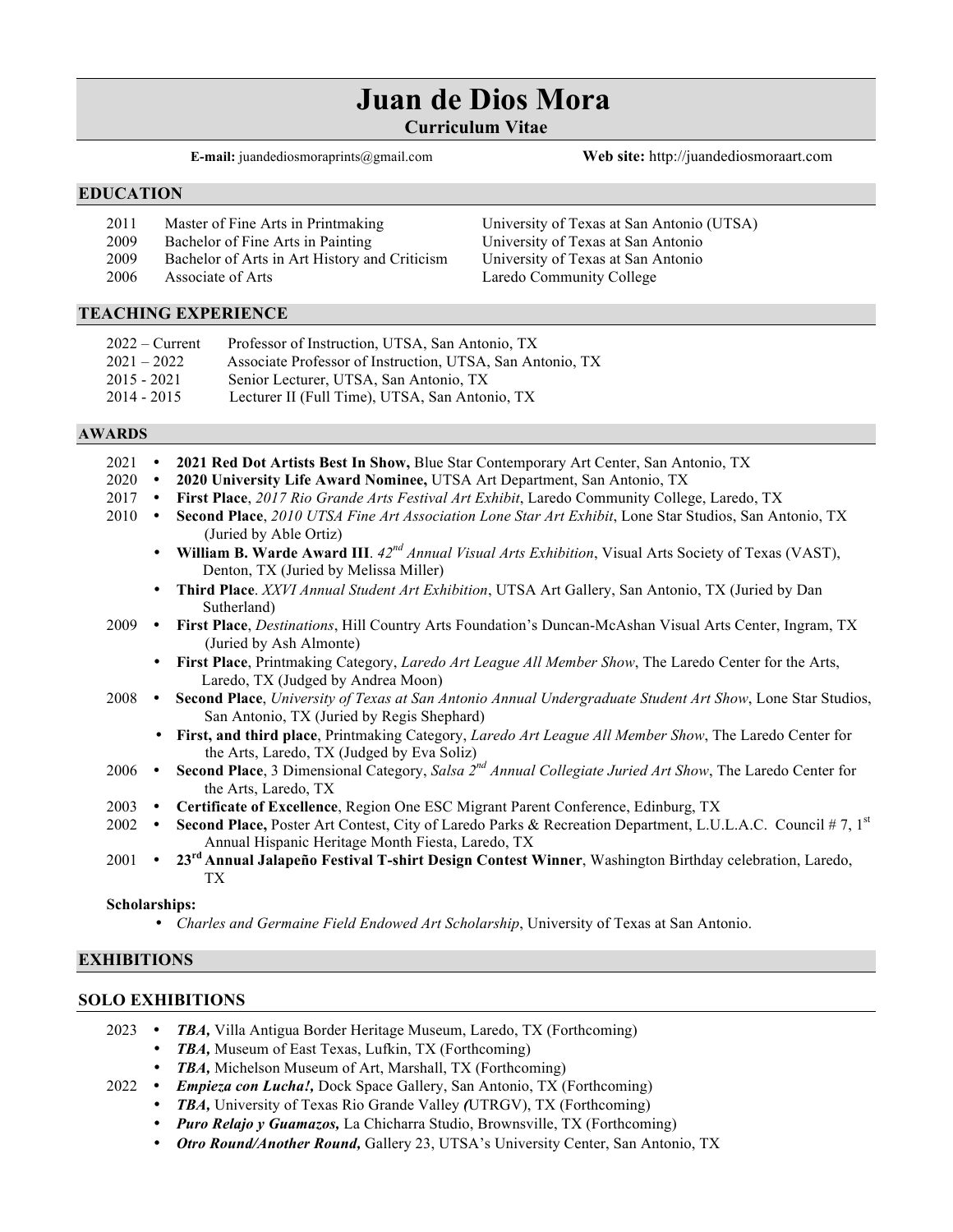- *Artist Invitation,* Tobin Center, San Antonio, TX
- 2021 *Luchadores 'ta Pesados,* Ivester Contemporary Gallery, Austin, TX
- 2017 Por Ahí Ando, Pero Nunca Me Voy, Martha Fenstermaker Memorial Visual Arts Gallery, Laredo Community College, Laredo, TX
	- *Juan Mora: Culture Clash***,** McNey Museum, San Antonio, TX
	- *Juan de Dios Mora: Cuentos*, Cole Art Center (Reavley Gallery), Nacogdoches, TX (catalogue)<br>• *Y Sigue el Estilo*! (And the Style Keeps Going!), Texas Lutheran University, Seguin, TX
- 2014 *Y Sigue el Estilo***!** (And the Style Keeps Going!), Texas Lutheran University, Seguin, TX
- 2013 Ride On!, South Texas College, Mid-Valley Campus, Weslaco, TX
- 2012 *Laters!* Ursuline Hall Gallery, Southwest School of Art, San Antonio, TX
	- *It's All About the Ride!* College of the Mainland Art Gallery, Texas City, TX
- 2010 *Artworks by: Juan de Dios Mora*, Gallery 23, UTSA's University Center, San Antonio, TX
	- *El Comienzo*, Laredo Art League, The Laredo Center for the Arts, Laredo, TX

## **TWO-PERSON EXHIBITIONS**

2011 *Fijate No Mas! I Can Tell It's Customized!* conjunction with *Anomalous Traces* ( Sang-Mi Yoo artist), UTSA Satellite Space, San Antonio, TX

## **GROUP EXHIBITIONS**

2024 *Many Wests: Artists Shape an American Idea*, (Traveling exhibition). Boise Art Museum, Boise, ID; Whatcom Museum, St, Bellingham, WA; Jordan Schnitzer Museum of Art, Eugene, OR; Utah Museum of Fine Arts, Salt Lake City, UT; Smithsonian American Art Museum, Washington, D.C.

- 2022 *Spanglish, Once Artistas Mex-American*, Galería Central, UNAM San Antonio, San Antonio, TX
	- *Masters of Linocut and Woodcut*, Tartu Artists' House, Estonia
	- *The 8 x 8*, Horned Toad Studio, El Paso, TX
	- *TBA*, Harn Museum of Art, Gainesville, FL (Forthcoming)
	- *SATX Crypto Series 2022*, Tower of the Americas, San Antonio, TX
	- *Perro Mundo (Raw World)*, Coronado Print Room, Austin, TX
	- *The Other Border Wall,* Gallery 937*,* Pittsburgh, PA. Curated by Gil Rocha (Catalog)
	- *Neo-Surrealism and Magic Realism*, Ruiz Healy Art Gallery, San Antonio, TX
	- *27th annual El Corazón exhibition*, Bath House Cultural Center, Dallas, TX
	- *Otro Round / Another Round*, Gallery 23, UTSA's University Center, San Antonio, TX
	- *V-AiR G1 Fire,* TAMIU art gallery, Laredo, TX (Forthcoming)
	- *Project MASA IV (Mechicano Alliance of Space Artists)*, Centro de Artes, San Antonio, TX (Forthcoming)
	- *NYFA-I A Mentorship Round 2 Exhibit*, Centro de Artes, San Antonio, TX
	- *<i>†***Printing the Revolution! The Rise and Impact of Chicano Graphics, 1965 to Now, The Amon Carter, Art &** Culture, Fort Worth, TX. (Curated by E. Carmen Ramos & Claudia Zapata) Catalog
	- *Many Wests: Artists Shape an American Idea*, (Traveling exhibition). Boise Art Museum, Boise, ID; Whatcom Museum, St, Bellingham, WA; Jordan Schnitzer Museum of Art, Eugene, OR; Utah Museum of Fine Arts, Salt Lake City, UT; Smithsonian American Art Museum, Washington, D.C.
- 2021 *2021 Virtual Artist-In -Residency,* 201 Gallery*,* Laredo, TX
	- *Lucha Libre 2021,* Oak Cliff Cultural Center, City of Dallas Office of Arts and Culture, Dallas, TX
	- *The Nature of Art Gala*, Southwest School of Art & Craft, San Antonio, TX
	- *XX Biennial Faculty Show*, UTSA Main Gallery, San Antonio, TX
	- *2021 Collegiate Invitational: Spotlight on Faculty,* San Antonio Art League & Museum*,* San Antonio, TX
	- *Red Dot,* Blue Star Contemporary Art Center, San Antonio, TX
- 2020 *¡Printing the Revolution! The Rise and Impact of Chicano Graphics, 1965 to Now,* Smithsonian America Art Museum, Washington, D.C.
	- *Día de los Muertos: A Celebration of Life*, The Art Center Highland Park, Highland Park, IL
	- *Water Marks: Images of Water*, The McNay Museum, San Antonio, TX (Curated by Lyle W. Williams)
	- *Water – Agua Print Portfolio,* OPEN Center for the Arts, Chicago. IL
	- *Lucha Libre Art Exhibition,* Oak Cliff Cultural Center, City of Dallas Office of Arts and Culture, Dallas, TX
- 2019 *La Frontera Nos Cruzó A Nosotros: Autodefiniciones De Lo Mexicano Y Lo Latino Migrante En Artistas En Estados Unidos*, Unidad Académica de Estudios Regionales, UAER-CoHu-UNAM, Jiquilpan de Juárez, Michoacán, Mexico
	- *Unseen Prints*, Mexic-Arte, Austin, TX
	- *XIX Biennial Faculty Exhibition*, UTSA Art Gallery, San Antonio, TX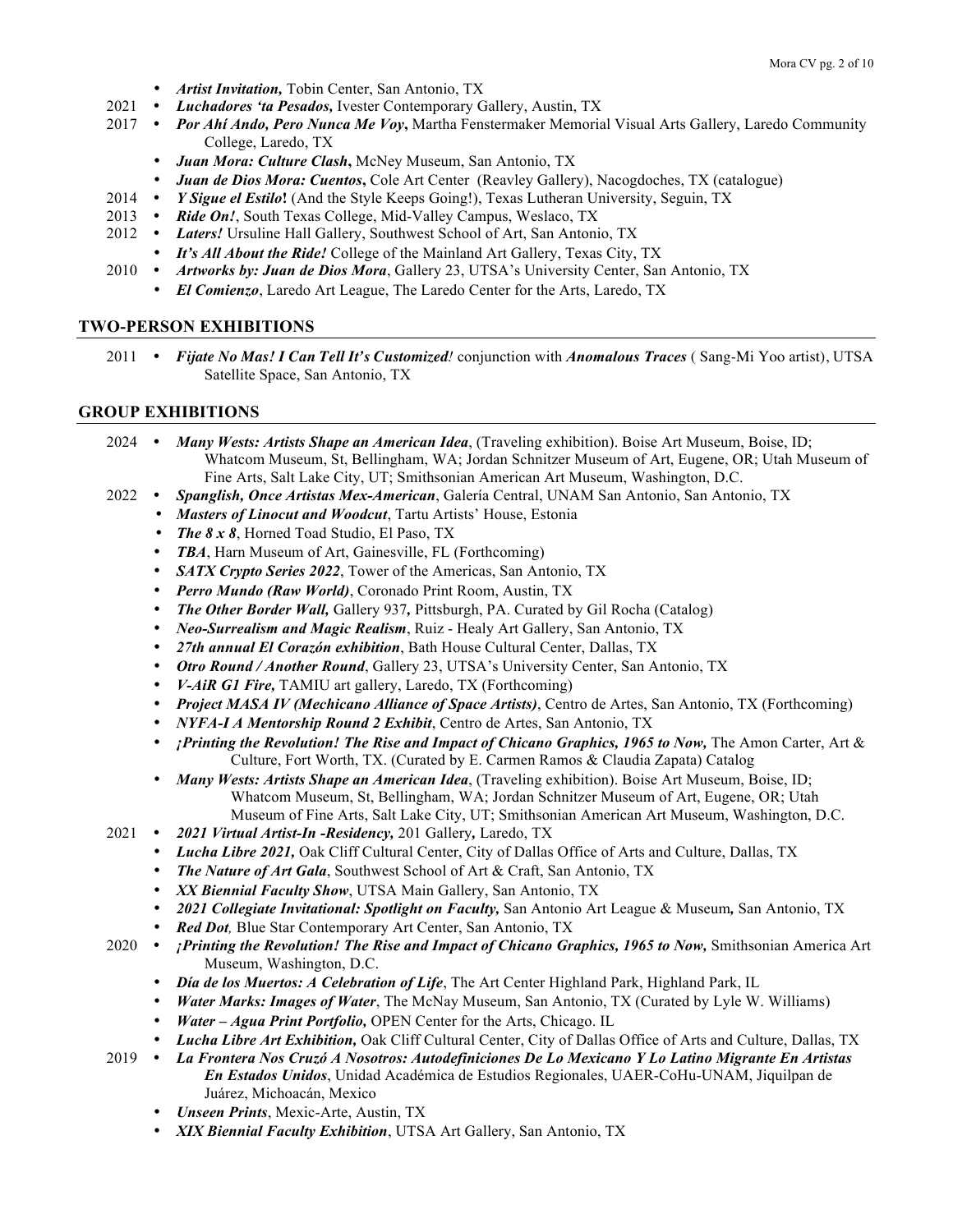- *The Border Crossed Us*, Bridgeport Art Center, Chicago, IL (Curated by Eugenia Macías)
- *Gráfica América*, Museum of Latin American Art (MOLAA), Long Beach, CA (Curated by Rogelio Gutiérrez and Gabriela Martínez)
- *Migratory*, Bath House Cultural Center, Dallas, TX
- *Fiesta at Hemisfair,* Mexican Cultural Institute, San Antonio, TX
- *Soñando Despierto* (Dreaming Awake), Lone Star Studios, San Antonio, TX
- *Red Dot,* Blue Star Contemporary Art Center, San Antonio, TX
- 2018 *Young Latino Artists 23: Beyond Walls - Between Gates - Under Bridges (YLA 23)*, Mexic-Arte, Austin, TX (Curated by Gil Rocha)
	- *Laredo Tejano Chicano Exhibit*, The Laredo Center for the Arts, Laredo, TX (Curated by Sandra Gonzalez & Mayra Zamora)
	- *And Now: New Works by 10 San Antonio Artists*, Freight Gallery, San Antonio, TX
	- *Binational Exhibition*, Brownsville Museum of Fine Art, Brownsville, TX
	- *Images of Power*, Freight Gallery, San Antonio, TX
- *VOZ: Selections from the UTSA Art Collection*, Centro de Artes, San Antonio, TX<br>2017 *St@t U.S.?: Prints from Puerto Rico to San Antonio*, Centro de Artes, San Antonio
	- 2017 *\$t@t U.S.?: Prints from Puerto Rico to San Antonio*, Centro de Artes, San Antonio, TX (catalogue)
		- *XVIII Biennial Faculty Exhibition*, UTSA Art Gallery, San Antonio, TX
		- *Quatro | Four*, Say Si, San Antonio, TX
		- *Crossing Borders,* Clamp Light gallery*,* San Antonio, TX
		- *Interconnectedness,* Clamp Light gallery*,* San Antonio, TX
		- *Prints by Southwest,* (Traveling exhibition). Curated by Karl Whitaker; Purple Gallery, El Paso, TX; South Broadway Cultural Center, Albuquerque, NM.
		- *Red Dot,* Blue Star Contemporary Art Center, San Antonio, TX
		- *Faculty Selects Exhibition*, Terminal 136, San Antonio, TX
		- *Three Decades Plus: Printmaking at UTSA*, UTSA gallery*,* San Antonio, TX (catalogue)
- 2016 *Del Mar College Printmakers Invitational*, Joseph Cain Gallery, Del Mar College, Corpus Christi, TX
	- *SATX/MX*, San Antonio Contemporary Art Gallery*,* San Antonio, TX
	- *Contemporary Print: an International Survey of printmaking in 2016*, Firehouse Gallery, Baton Rouge, LA
	- *Los De Abajo: Garbage As An Artistic Source*, Museo Guadalupe*,* San Antonio, TX
	- *Ni De Aquí Ni De Allá/Neither Here Nor There: Contemporary Mexican Printmaking on Both Sides of the Border* (Portfolio Traveling exhibition). Curated by Rogelio Gutierrez; Zuckerman Museum of Art, Kennesaw State University, Kennesaw, GA; Self Help Graphics & Art, Los Angeles, CA; Portland State University (PSU) White Gallery, Portland, OR; Visual Art Center, Boise State University, Boise, ID; Step Gallery, Arizona State University School of Art, Phoenix, AR; Museo de Arte de Ciudad Juárez, Mexico
	- *Consejo Grafico*, Printmaking Center of New Jersey, Branchburg, NJ
- 2015 *25Veinticinco*, UTSA Downtown Art Gallery, San Antonio, TX.
	- *YayBig Southwest*, Brownsville Rusteberg Art Gallery, University Brownsville, Brownsville, TX
	- *LUMA at 10:* **Greatest Hits** *Celebrates Favorite Works from Museum's First Decade.* Loyola University Museum of Art, Chicago, IL
	- *LUMA Exhibition: The Santitos*, Loyola University Museum of Art, Chicago, IL
	- *Silent Art Auction,* Frost Bank/The Plaza Club, San Antonio, TX
	- *Red Dot,* Blue Star Contemporary Art Center, San Antonio, TX
	- *Runnin' Down the Road: UTSA Alumni Exhibition*, San Antonio, TX (curated by Ken Little)
- 2014 *20 Years of the Serie Project*, Dougherty Arts Center, Julia C. Butridge Gallery, Austin, TX
	- *Hecho a Mano,* Museo Guadalupe*,* San Antonio, TX
	- *Celebration a la Virgen de Guadalupe 2014*, Centro Cultural Aztlan, San Antonio, TX
	- *Corridos del Gigante Dormido*, Appalachian Center for Craft (ACC), Tennessee Tech University, Smithville, TN
	- *Artists: Art Heals Hearts exhibition,* The Ecumenical Center, San Antonio, TX
	- *Contemporary Latino Art: El Corazón De San Antonio*, The Texas A&M University-San Antonio Educational And Cultural Arts Center (ECAC), San Antonio, TX
	- *Galería Sin Fronteras*, National Museum of Mexican Art, Main Gallery, Chicago, IL (curated by Cesáreo Moreno)
- 2013 *Print Provocateur, Works From The Serie Project,* Gravelmouth, San Antonio, TX
	- *Fair Play,* Nicole Longnecker Gallery, Houston, TX (curated by Techang)
	- *The XVI Biennial UTSA Art Faculty Exhibition***,** UTSA Art Gallery, San Antonio, TX
	- *2013 Northeast Lakeview College Annual Art Faculty show*, NLC gallery, San Antonio, TX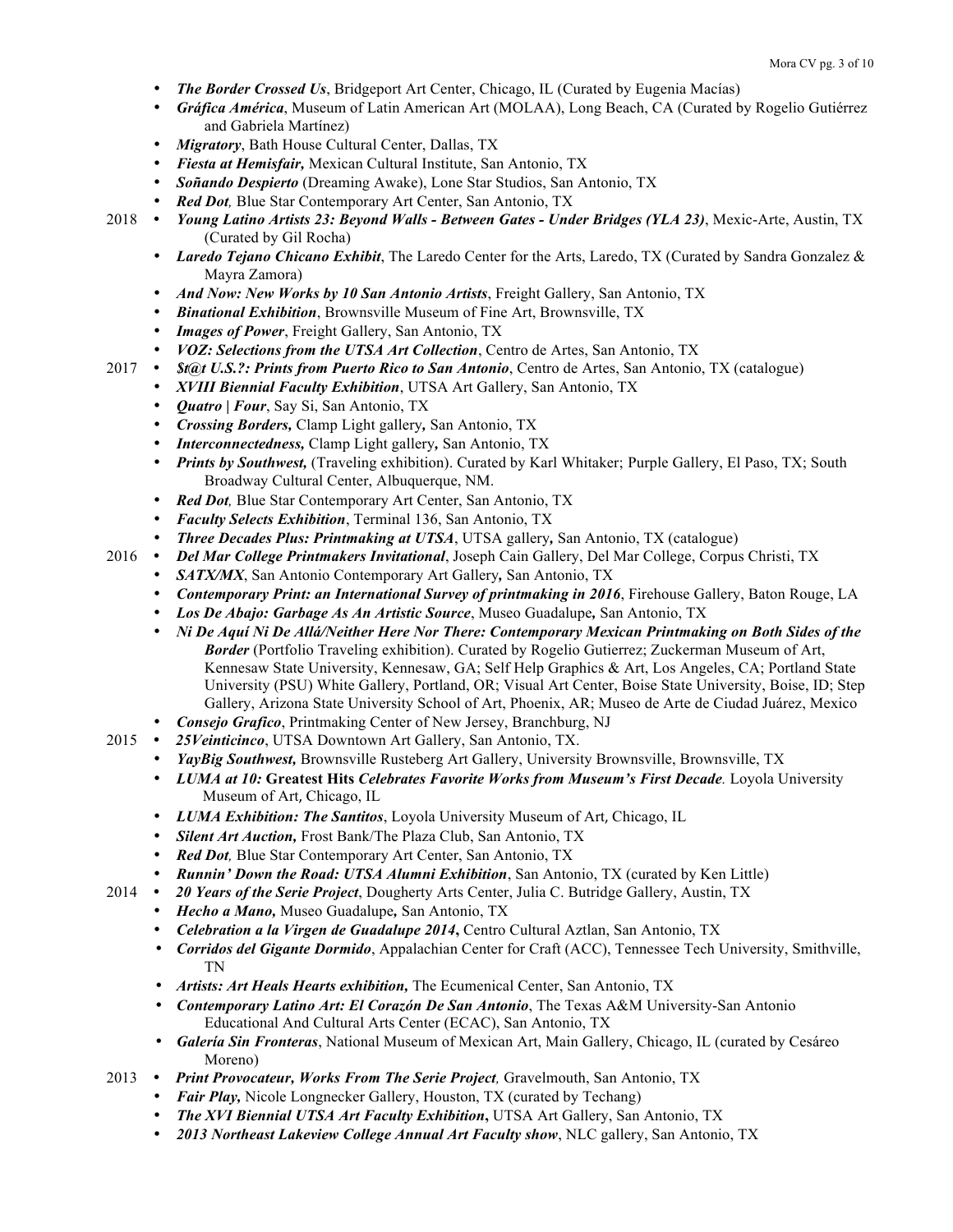- 2012 *The People of Paper: New Figuration from the Serie Project*, Latino Cultural Center, Dallas, TX
	- *2012 Gala*, Southwest School of Art & Craft, San Antonio, TX
	- *Santitos* (Portfolio Traveling exhibition); Casa de los Tres Mundos, Granada, Nicaragua: Galeria David Alfaro sequieros, Escuela Popular de Bellas Artes, Universidad Michoacana, Mexico; Evanston Art Center and One Horse Press Noyes Cultural Arts Center, Evanston, IL
- 2011 Serie XVIII Exhibit, Mexic-Arte Museum, Austin, TX
- *6th KIWA Exhibition*, Traveling: Kyoto Municipal Museum, Japan; Seattle, USA (catalogue) <br>2010 *Celebracion a La Virgen de Guadalupe*, Centro Cultural Aztlan, San Antonio, TX
	- *Celebracion a La Virgen de Guadalupe*, Centro Cultural Aztlan, San Antonio, TX
		- *The 2nd Annual Mariachi Vargas Extravaganza Art Exhibit*, Centro Cultural Aztlan, San Antonio, TX
		- *Family*, Southwest School of Art & Craft, San Antonio, TX (catalogue)
		- *Half Breeds Side Show,* King Rawn Studio, Seguin, TX
		- *Fire in the Belly,* Blue Star Contemporary Art Center, San Antonio, TX
		- *Red Dot,* Blue Star Contemporary Art Center, San Antonio, TX
		- *The One, Two, Three Show*, UTSA Satellite Space, San Antonio, TX
		- *San Antonio Collegiate Student Exhibition*, San Antonio Art League and Museum, San Antonio, TX
- 2009 *Best Pound for Pound*, Gallery 118, San Antonio, TX.
	- *Tres Latinos,* The Nave Museum, Victoria, TX. Curated by Ann and James Harithas. (catalogue)
	- *Two Divided by Dos,* Lone Star Studios, San Antonio, TX
	- *Laredo Art League All Member Summer Show*, Martinez Gallery Laredo for the Arts, Laredo, TX
	- *The AMG Visual Stimulus Package*, Apama Mackey Gallery, Houston, TX
	- *Nueva Generacion 2*, Lone Star Studios, San Antonio, TX (curated by Alex Rubio)
	- *Red Dot,* Blue Star Contemporary Art Center, San Antonio, TX
	- *BFA Spring Show 2009*, UTSA Art Gallery, San Antonio, TX
	- *Art!!! In the Chamber,* The Greater San Antonio Chamber of Commerce, San Antonio, TX
	- *San Antonio Collegiate Student Exhibition*, San Antonio Art League and Museum, San Antonio, TX
- *Soy Illegal, No Criminal*, Centro Cultural Aztlan, San Antonio, TX 2008 *Reina del Cielo*, Centro Cultural Aztlan, San Antonio, TX
	- 2008 *Reina del Cielo*, Centro Cultural Aztlan, San Antonio, TX
		- *San Anto*, South Texas College (Pecan Campus), McAllen, TX
		- *Laredo Art League All Member Show*, Martinez Gallery Laredo for the Arts, Laredo, TX
		- *"Collective Pressure" Printmaking Month*, UTSA Printmaking Dept. Undergraduate student show, Blue Star (Justice Works Studio), San Antonio, TX

#### **JURIED EXHIBITIONS**

- 2018 *Rio Grande Arts Festival Art Exhibit*, Martha Fenstermaker Memorial Visual Arts Gallery Gallery, Laredo, TX (Juror: Mayuko Ono Gray**)** 2017 *Rio Grande Arts Festival Art Exhibit*, Martha Fenstermaker Memorial Visual Arts Gallery Gallery, Laredo, TX (Juror: Mayuko Ono Gray**)** 2015 *IV Bienal Ciudad Juárez - El Paso Biennial 2015,* El Paso Museum of Art (EPMA) and the Museo de Arte de Ciudad Juárez (MACJ), El Paso, U.S.A. & El Paso, MX (Jurors: Eduardo Díaz Director of Smithsonian Latino Center & Santiago Espinosa de los Monteros curator, museographer, and art critic Mexico City) 2014 *PRINTWORK 2014: AIR'S 3rd Annual National Juried Exhibition*, Air Gallery, Pittsburgh, PA (Juror: Bill Fick**)** 2012 *The 2012 Harnett Biennial of American Prints,* Joel and Lila Harnett Museum of Art, University of Richmond Museums, Richmond, VA (Juror: Carl Solway)
	- *New Art/Arte Nuevo 2012.* UTSA Art Gallery, San Antonio, TX (Juror: Kate Bonansinga) (catalogue)
	- *2012 Oso Bay North American Printmaking Exhibition,* Texas A&M University-Corpus Christi, Corpus Christi, TX (Jurors: Bill Fick & Tom Huck)
- 2010 *2010 UTSA Fine Art Association Lone Star Art Exhibit*, Lone Star Studios, San Antonio, TX (Juror: Able Ortiz)
	- *2010 Pacific States Biennial National Print Exhibition***,** University of Hawaii at Hilo (Campus Center Gallery), Hilo, HI (Jurorr: Sandria Hu & Sam Coronado) (catalogue)
	- *New Art/Arte Nuevo 2010.* UTSA Art Gallery, San Antonio, TX (Jurors: Malaquias Montoya and Valerie Cassel) (catalogue)
	- *42nd Annual Visual Arts Exhibition*, Visual Arts Society of Texas (VAST), Denton, TX (Juror: by Melissa Miller) (catalogue)
	- *XXVI Annual Student Art Exhibition*, UTSA Art Gallery, San Antonio, TX (Juror: Dan Sutherland)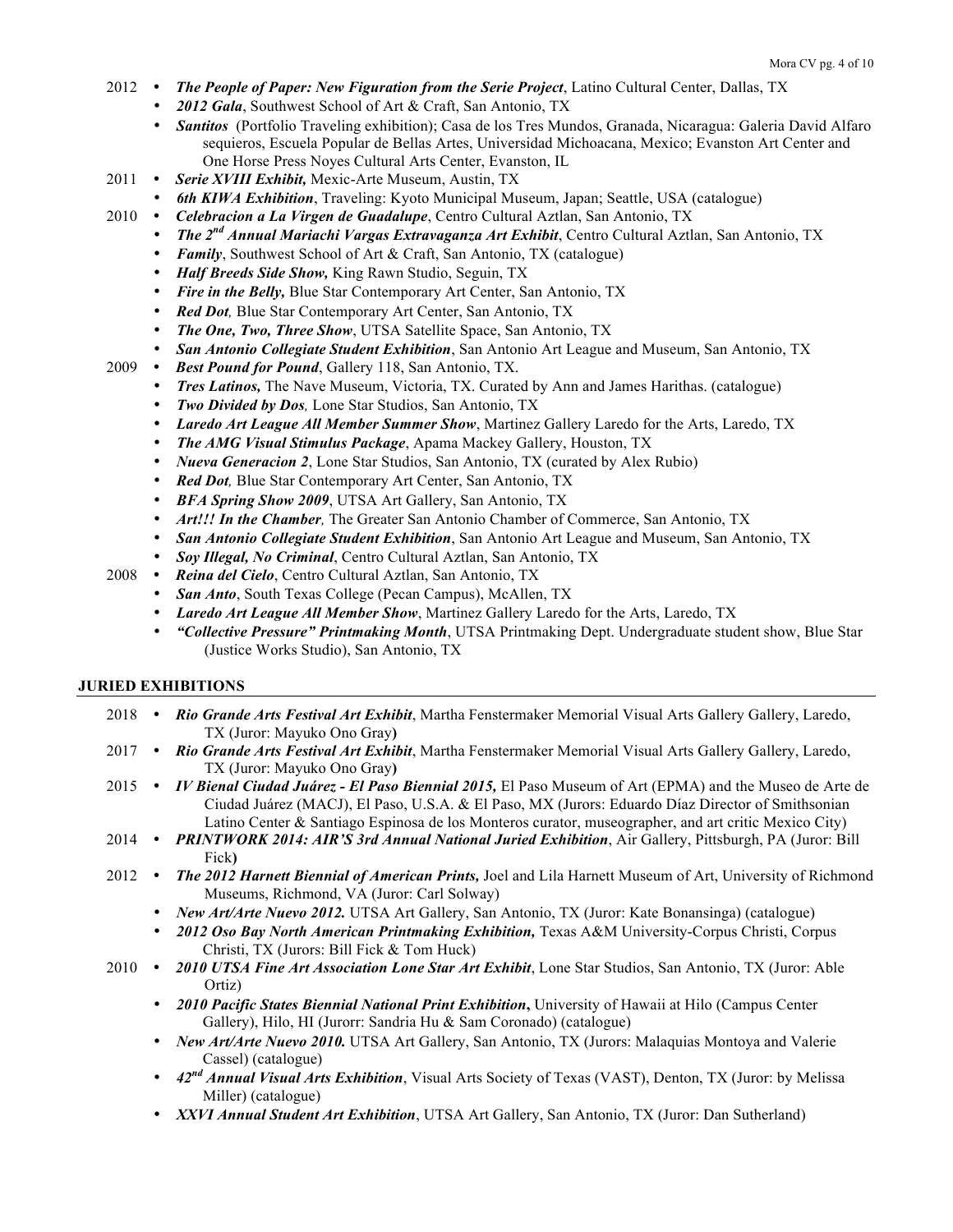- 2009 *Destinations,* Hill Country Arts Foundation's Duncan-McAshan Visual Arts Center, Ingram, TX (Juror: Ash Almonte)
	- *Laredo Art League All Member Show*, Martinez Gallery Laredo for the Arts, Laredo, TX (Juror: Andrea Moon)
	- *University of Texas at San Antonio 25th Annual Undergraduate Student Art Show*, UTSA Art Gallery, San Antonio, TX (Juror: Elizabeth Dunbar)
- 2008 *University of Texas at San Antonio Annual Undergraduate Student Art Show*, Lone Star Studios, San Antonio, TX (Juror: Regis Shephard)
	- *University of Texas at San Antonio 24th Annual Undergraduate Student Art Show*, UTSA Art Gallery, San Antonio, TX (Juror: Barbara Riley)
- 2007 *Spring Semester TAMIU Undergraduate Student Art Show*, TAMIU, Laredo, TX
- 2006 *Salsa 2nd Annual Collegiate Juried Art Show*, The Laredo Center for the Arts, Laredo, TX (Juror: Fred Spaulding)
	- *Spring Semester Undergraduate Student Art Show*, Laredo Community College, Laredo, TX
- 2004 *Fall Semester Undergraduate Student Art Show*, Laredo Community College, Laredo, TX

## **EXHIBITION CURATED**

| ٠                             | <b>Día de los Muertos Juried Student Art Exhibition</b> (advisor), San Antonio Art Museum       |
|-------------------------------|-------------------------------------------------------------------------------------------------|
| $2013$ - Ongoing<br>$\bullet$ | <b>Print It Up: UTSA Student Print Show, R Space, San Antonio, TX</b>                           |
|                               | • Latidos, Rubio Gallery-south, San Antonio, TX                                                 |
|                               | • <i>Prelude</i> , Rubio Gallery-south, San Antonio, TX                                         |
| $\bullet$                     | <b>UTSA Screen Print Student Exhibition, Lullwood Studios, San Antonio, TX</b>                  |
| $\bullet$                     | <b>D3, UTSA Drawing III Student Art Show, Co-curator, Comminos Studio, LLC, San Antonio, TX</b> |
|                               |                                                                                                 |

## **PROFESSIONAL EXPERIENCE**

| $2012$ - Present | <b>UTSA Printmaking Studio Technician and Coordinator.</b> Duties: budget managing, work-study |
|------------------|------------------------------------------------------------------------------------------------|
|                  | coordinator and supervisor, supervision and upkeep of the studio.                              |
| 2009 - 2010      | UTSA Wood Shop Technician, San Antonio, TX                                                     |
| 2009             | <b>Gallery installer assistant</b> , Blue Star Contemporary Art Center, San Antonio, TX        |
| 2008             | Alex Rubio's assistant, Blue Star Contemporary Art Center's Internship program                 |
| 2007             | <b>Assistant of master printmaker, UTSA's Presidential Print project</b>                       |

## **BIBLIOGRAPHY**

## **BOOKS**

• Harriet D. Romo and William A. Dupont, "*Bridging Cultures: Reflections on the Heritage Identity of the Texas-Mexico Borderlands*," Texas A&M University Press, 2021, Page 196-198.

## **ARTICLES**

- "*Art with Dual Roots*," Portfolio Magazine, 2016/17, Numbers 12, 2016, Page 22, http://portafoliosanantonio.com/fronteno-un-arte-de-dos-raices/
- Artwork featured. **"International Print Portfolios of Arceo Press,"** *Mid America print Council*. 2011, Volume 23, Numbers 1 & 2, 2015, Page 9, http://www.midamericaprintcouncil.org/journal/Vol23No1-2/ReadLet.pdf
- Blay, Christopher. "**Juan de Dios Mora's Work Acquired by Smithsonian American Art Museum."** Glasstire. 2020, January 2020.
	- Deborah Martin, "**Young Migrants Say in Art What They Can't In Words.**" *San Antonio Express News*. Monday 13, 2019.

http://digital.olivesoftware.com/Olive/ODN/SanAntonioExpressNews/shared/ShowArticle.aspx?doc=SAEN%2F2 019%2F05%2F13&entity=Ar02700&sk=E62914A5&mode=text&fbclid=IwAR0b5DWK\_z83dx1YWSfoQP5kM \_X1pBsLZUXY0D7WdpwEsYqEkrgD9Ozdb50

http://glasstire.com/2017/08/01/juan-mora-culture-clash/?utm\_medium=email&utm\_campaign=Tuesday Newsletter 08-01-17&utm\_content=Tuesday Newsletter 08-01-

17+CID\_be6768f03713d01e844d50c39665519a&utm\_source=Email marketing software&utm\_terh https://glasstire.com/2020/01/15/juan-de-dios-moras-work-acquired-by-smithsonian-american-art-museum/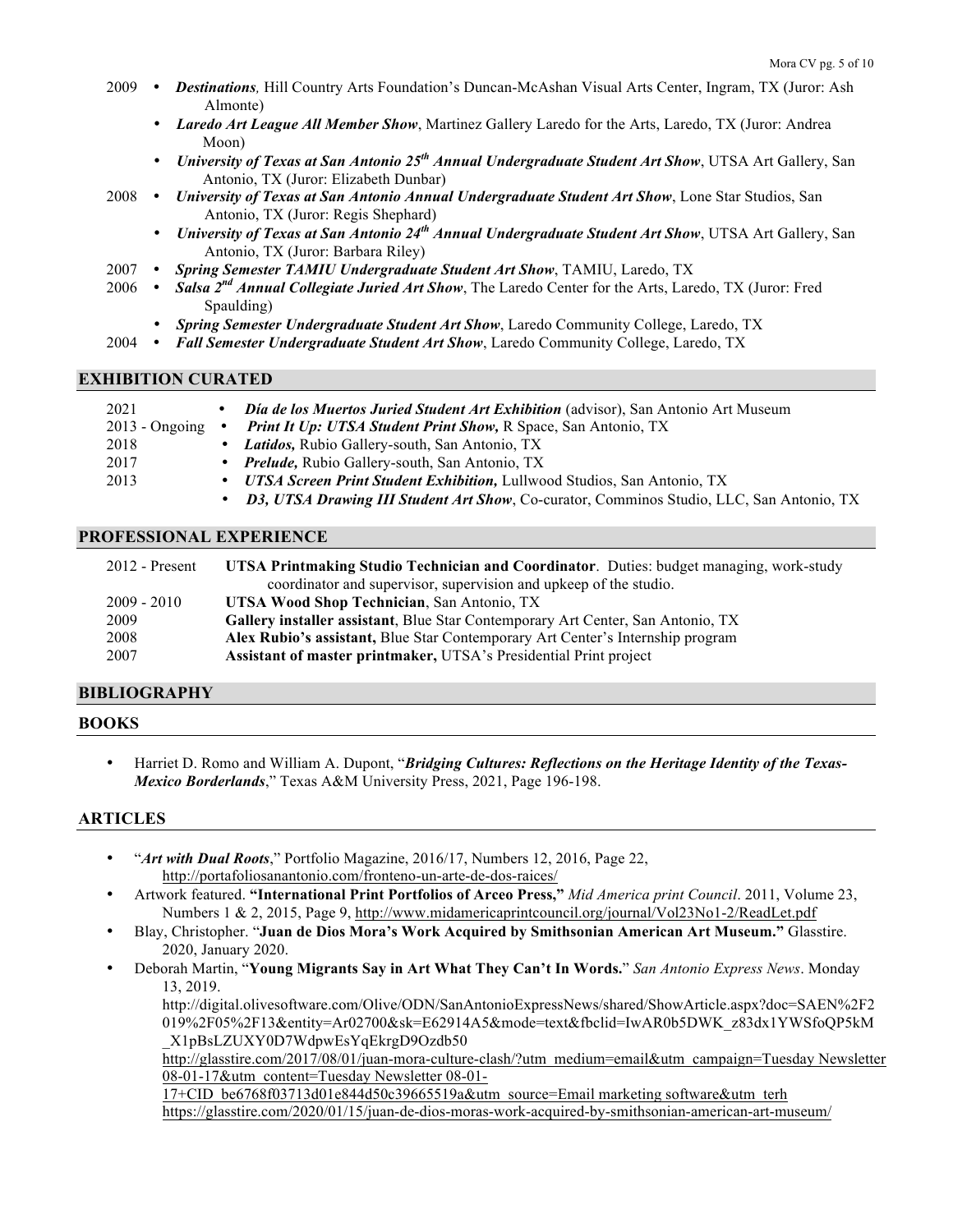- Kelly Merka Nelson, "*Smithsonian American Art Museum Acquires Artwork by San Antonio Printmaker Juan de Dios Mora*," SACurrent, January 10, 2020. https://www.sacurrent.com/ArtSlut/archives/2020/01/10/smithsonian-american-art-museum-acquires-artwork-bysan-antonio-printmaker-juan-de-dios-mora?mode=print
- Rees, Christina, "*Juan Mora: Culture Clash*." Glasstire. 2017, August 1.
- Rubin, David, "**Los de Abajo: Garbage as an Artistic Source at the Guadalupe**." Rivard Report, Sunday, June 12, 2016, http://therivardreport.com/los-de-abajo-garbage-as-an-artistic-source-at-the-guadalupe-cultural-arts-center/
- Scmader, Katy. **"Dia de los Mora,"** *The Paisano*. 2011, November 1. Pg. 7.
- Shannon Caldell, "**Laughing in the face of the apocalypse**." *Galveston daily news.* Thursday, December 20, 2012, http://www.mysanantonio.com/entertainment/article/Laughing-in-the-face-of-the-apocalypse-4135145.php
- Shannon Caldell, "**Mexican-American printmaker wants to inspire Latino students**." *Galveston daily news.* Sunday, December 9, 2012.
- Shea Conner, "**Smithsonian acquires five artworks by UTSA lecturer Juan Mora**," UTSA Today, January 7, 2020. https://www.utsa.edu/today/2020/01/story/mora-smithsonian.html
- Wolff, Elaine. "**It's Just a Piece of Paper***." San Antonio Current,* 2008, December 17.
- Won, Kevin. " **Students take Center Stage**" *The Paisano*. 2010, March 2.

# **INTERVIEWS**

- *The Art of Juan De Dios Mora*, Great Day SA. January 17, 2020. https://www.facebook.com/watch/?v=161212125160320
- Adriana Miramontes Olivas, "**Exodus to the Promised Land: Of the Devil and Other Monsters,**" Contemporaneity: Historical Presence in Visual Culture" University of Pittsburgh, pgs. 42 – 72. Vol 6, No 1, http://contemporaneity.pitt.edu/ojs/index.php/contemporaneity/issue/view/11
- Charles McCormick, "*Artist: Juan de Dios Mora,*" *Boogie Bot Monthly*, blog interview and feature, November 12, 2012, http://boogiebotmonthly.blogspot.com/2012/11/artist-juan-de-dios-mora-interview.html
- KENS5 "*Juan Mora Art Segment*," TV interview, January 17, 2020, https://streamable.com/kowlx

# **REVIEWS**

- *Almost Real Things 2021 Printexpo Guide, Printaustin. ,* January 24, 2021, https://www.facebook.com/watch/?v=1562664057269740
- *Juan de Dios Mora | Day of The Dead San Antonio 2020* https://dayofthedeadsa.com/juan-de-dios-mora/
- *Exhibition to feature artist Mora's detailed block prints,* January 17, 2017, http://everythingnac.com/archives/57070
- *Fronteras: Puro San Antonio Artists Capture Their Community Through Prints, Paintings And Murals,* Texas Public Radio (TPR). March 6, 2020 https://www.tpr.org/show/fronteras/2020-03-06/fronteras-puro-san-antonio-artists-capture-their-communitythrough-prints-paintings-and-murals
- "**Jalapeño Festival winner poster artist**", *Laredo Morning Times Newspaper*, 26 January 2001. Front page.
- "**La Frontera, Dos Lenguas. Dos Culturas**." *Laredo Community College's literary magazine*. 2006, 19.
- Kimberly Rivera**,**"*Border Stories and Dark Humor Collide in 'Culture Clash',"* SA Current, June 17, 2017. https://www.sacurrent.com/ArtSlut/archives/2017/06/07/border-stories-and-dark-humor-collide-in-local-artistjuan-moras-mcnay-show-culture
	- clash?utm\_source=widget&utm\_medium=articleblog&utm\_campaign=rightrail&utm\_content=RelatedStories
- Aprill Brandon, "**Exhibit showcases young Latino Talent**." *Victoria Advocate*. 2009, October 23.
- Crystal Benavides, **"Juan de Dios Mora's "Laters"** is More Attention-Getting Than a Chancla Slap to the Face!", *Glasstire*, January 31, 2013, http://glasstire.com/2013/01/31/juan-de-dios-moras-laters-is-more-attention-gettingthan-a-chancla-slap-to-the-face/
- Emily Messer, "**Gallery Stroll**." *San Antonio Express News*. Thursday, November 10, 2011, http://www.mysanantonio.com/default/article/Gallery-Stroll-2263015.php
- Haydeé Muñoz De La Rocha, "Review: Laters by Juan de Dios Mora." *ART Magazine*, January 13, 2013, http://artmagazinesa.com/review-laters-by-juan-de-dios-mora/
- Jackson, Kristina, "**'New Art' reflects the times**." San Antonio Express News. Monday, July 2, 2012, http://www.mysanantonio.com/default/article/New-Art-reflects-the-times-3679503.php#photo-3148197
- *Lowrider Arte Magazine*, June/July 2003, 29.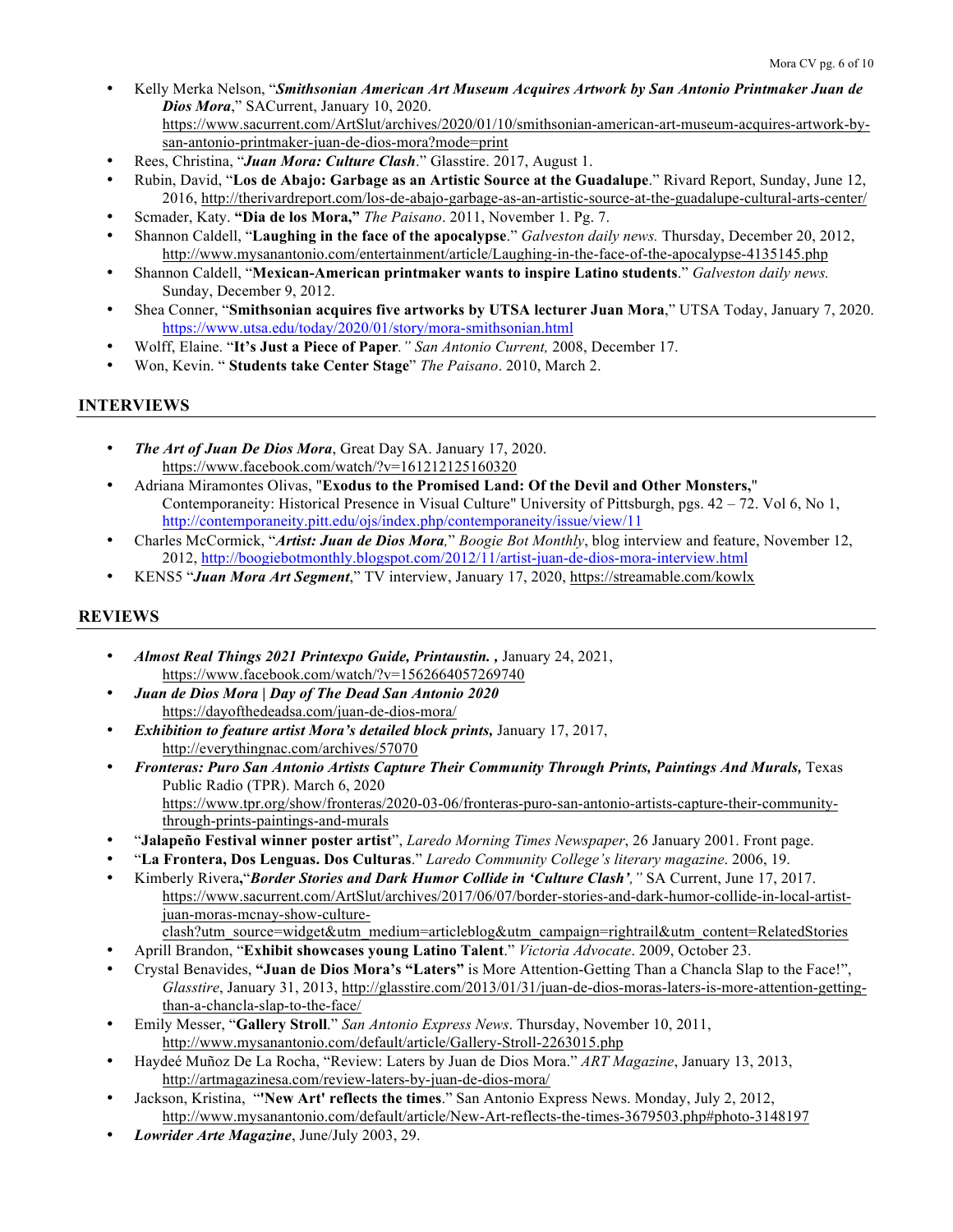- Rainey Knudson, "**Glasstire's Best of 2016."** Glass Tire, December 21, 2016
- Rubin, David, *"'SATX/MX' and San Antonio's Long-Troubled Centro de Artes."* Glasstire, November 13, 2016, http://glasstire.com/2016/11/13/satxmx-and-san-antonios-long-troubled-centro-deartes/?utm\_medium=email&utm\_campaign=Sunday+Newsletter+11-13- 16&utm\_content=Sunday+Newsletter+11-13- 16+CID\_3608aa6c290bc48f59a77d88967982ce&utm\_source=Email+marketing+software
- Scott Andrews, "**Current Calendar Critic's Picks**." *San Antonio Current*. San Antonio, TX, 2011, November 2. pg. 22
- Wesley Pulkka, "**Exhibit showcases prints by artists from Southwest, Mexico**," *Albuquerque Journal*, May 7, 2017. https://www.abqjournal.com/999745/ink-style.html
- Whitaker, Karl, "**Postre Prints for Dessert."** Fusion Magazine #96. Feb 2, 2017, https://issuu.com/fusionmag/docs/fusion\_mag\_digital\_96
- Matador Review: A Quarterly Missive of Alternative Concern.Winter 2018. *http://www.matadorreview.com/juan-de-dios-mora*
- Ricardo Romo, "*Juna de Dios Mora*," La Prensa Texas, January 11, 2020, https://laprensatexas.com/juan-de-diosmora/
- KSAT San Antonio News, "WATCH: San Antonio printmaker discusses meaning behind Day of the Dead designs," https://www.ksat.com/news/local/2020/10/15/watch-san-antonio-printmaker-discusses-meaning-behind-day-ofthe-dead-designs/
- Kristin Law, **"Suite Treats!"** The Top Shelf UTSA Blog, July 24, 2017. https://utsalibrariestopshelf.wordpress.com/2017/07/24/9588/
- Arnulfo Aguero, "**Santitos en gráficas**." *La Prensa*. 2012, January 13, http://www.laprensa.com.ni/2012/01/13/cultura/86935
- Bryan Rindfuss, "**New exhibition at Ruiz-Healy Art investigates the intersections of neo-surrealism and magic realism**," San Antonio Current, 2022, March 9. *https://www.sacurrent.com/sanantonio/new-exhibition-at-ruiz-healy-art-investigates-the-intersections-of-neosurrealism-and-magic-realism/Content?oid=28384938*
- Shirley McMarlin, "**Texas artists explore weaponization of border in Pittsburgh exhibition**," triblive.com, 2022, March 7.

https://triblive.com/aande/museums/texas-artists-explore-weaponization-of-border-in-pittsburgh-exhibition/

• Jose Villarreal, "**Centro de Artes Gallery Reopens to the Public with Internationally Inspired Exhibit**," Artdaily.com, 2022, January 31, http://www.mutualart.com/ExternalArticle/Centro-de-Artes-Gallery-reopens-to-thep/969C2019C4382DA4?utm\_source=mutualart&utm\_medium=email\_alert&utm\_campaign=alert\_b&utm\_conte

nt=al\_by\_artist&fbclid=IwAR2MlU0cilsHpCwF2USHxGvLS0seBXtIQrN1wpy\_HI-K-9yf56hRn3dngSs

## **CONFERENCES**

- 2021 *5th Annual International Conference on Border Studies*, (online conference), Rio Grande Texas.
- 2019 **Speaker,** Self Help Graphics & Art, Printmaking Summit 2019, Los Angeles, CA
- 2017 **Speaker,** Self Help Graphics & Art, Printmaking Summit 2017, Los Angeles, CA
- 2014 **Attended**, *SGCI conference - Bridges: Spanning Tradition, Innovation, and Activism,* San Francisco, CA
- 2013 **Hosted and Attended**, *Texas Association of Schools of Art Conference (TASA),* UTSA San Antonio, TX

## **PROFESSIONAL ORGANIZATIONS**

- Southern Graphics Council International (SGCI)
- National Association of Latino Arts and Culture (NALAC)

## **PANELS & PRESENTATIONS**

- 2022 **Panelist**: *The Boarder is a Weapon - Virtual Artist Talk,* Moderated by Jose Diaz-Chief Curator of the Andy Warhol Museum.
	- **Panelist,** Art Panel. Texas A&M International University (TAMIU), Laredo, TX. March 24, 2022.
- 2021 **Panelist**: *Art in an Age of Planetary Entanglement: A Conversation Between Artists, Curators, and Art Historians,* 5th Annual International Conference on Border Studies online conference. The University of Texas Rio Grande Valley.
	- *Jornadas Alfredo Zalce (online symposium)* UNAM Centro Cultural Morelia**,** panelist: La Experiencia De La Formación Artística y La Manera De Archivar / Experiencias y Recomendaciones.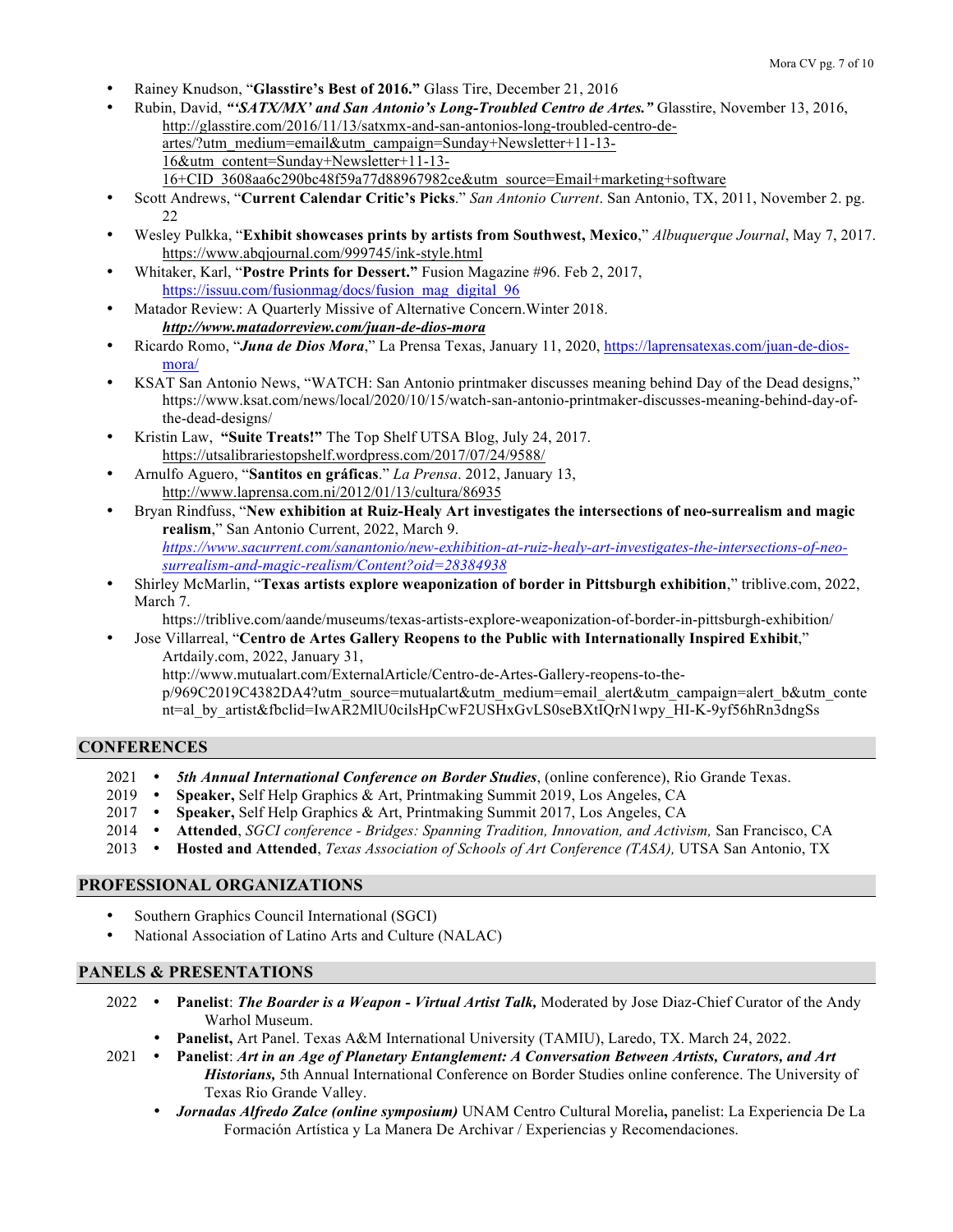- 2020 *Artist Lab***,** Self Help Graphics & Art, Online Panel Discussion, Los Angeles, CA
	- **Panelist,** Simposio de Simposio de Gráfica Contemporánea (online symposium). The Autonomous University of Chihuahua (UACH), Chihuahua, Chihuahua, Mexico. December 1, 2020.
- 2019 **Careers with Foundations in Printmaking,** Self Help Graphics & Art, Printmaking Summit, Los Angeles, CA
- 2017 **Conceptualizing Borders: An Artist Plática,** Our Lady of the Lake University*,* San Antonio, TX, October 6. Moderated by Suzy Gonzalez.
	- *Personal Artwork Presentation*, Laredo Community College, Laredo, TX
- 2016 **Panelist:** "*Los De Abajo"*, Museo Guadalupe*,* San Antonio, TX, July 8. Moderated by Dr. Tomas Ybarra-Frausto.
- 2015 **Panelist:** *25Veinticinco Panel Discussion & Book Signing*, UTSA Downtown Art Gallery, San Antonio, TX September 17. Moderated by John Phillip Santos.
	- **Presenter:** *Latino Artist in the Community*, Judson High School, San Antonio, TX, February, 26, 2015.
- 2014 **Panelist:** *Artists to Watch: New Works!* The Texas A&M University-San Antonio Educational And Cultural Arts Center (ECAC), San Antonio, TX, July, 26. Moderated by Alex Rubio.
- 2011 **Presenter**, *The Colloquium #6*. San Antonio, TX
- 2010 **Panelist:** *Latino Art Now! The New Wave/La Nueva Ola*. Third Biennial Conference 2010, Los Angeles, CA Panel Discussion Member: "Latino Art in the Southwest."

## **ARTIST TALKS**

- 2021 *Virtual Field Trip: Water*, The McNay Museum, San Antonio, TX
- 2013 Ride On!, South Texas College, Mid-Valley Campus, Weslaco, TX
- 2012 *It's all about the ride!* College of the Mainland Art Gallery, Texas City, TX

#### **ARTIST RESIDENCIES**

- 2022 **Horned Toad Print Studio***,* El Paso, TX (Forthcoming)
- **La Chicharra Studio**, Brownsville, TX (Forthcoming)
- 2021 **Virtual Artist-in-Residence program**. Cultivarte, Laredo, TX.
- 2011 **Coronado Print Studios**, Austin, TX

#### **PROFESSIONAL SERVICE**

2021 - Present **Diversity, Equity, Inclusion and Justice (DEIJ)** Steering Committee, UTSA

#### 2019 - Present **Museum Educator**

• Collaborate with San Antonio Museum of Art (SAMA) to facilitate workshops to children at a local shelter, Haven for Hope.

#### 2014 - Present **Co-founder of** *AsombrARTE* **collective**

- *AsombrARTE* (Spanish for "To amaze you") is a collective of artists dedicated to educating, empowering, and inspiring the Latino refugee child community through art outreach and humanitarian support.
- Volunteer of Art Workshops to local shelters and organizations.

#### 2014 - Present **Printmaking workshops leader and organizer**

• Printmaking workshops leader and organizer to local organizations and High schools at UTSA.

#### 2014 - Present **Facilitator of the UTSA COLFA Research Conference - Art Student Exhibition**

• Facilitated COLFA research conference by selecting juror, students, and exhibition preparation.

#### 2013 - Present **UTSA Faculty Advisor, Printmaking Club**.

• Mentoring and advising students with academic challenges, leadership, and collaborating to organize art events such as; students juried shows, steamroller print, club shows, institutional and community events.

#### 2015 - Present **Co-founder of** *UTSA Student Spotlight*

Interview and write articles on UTSA art students' artistic visions and successes.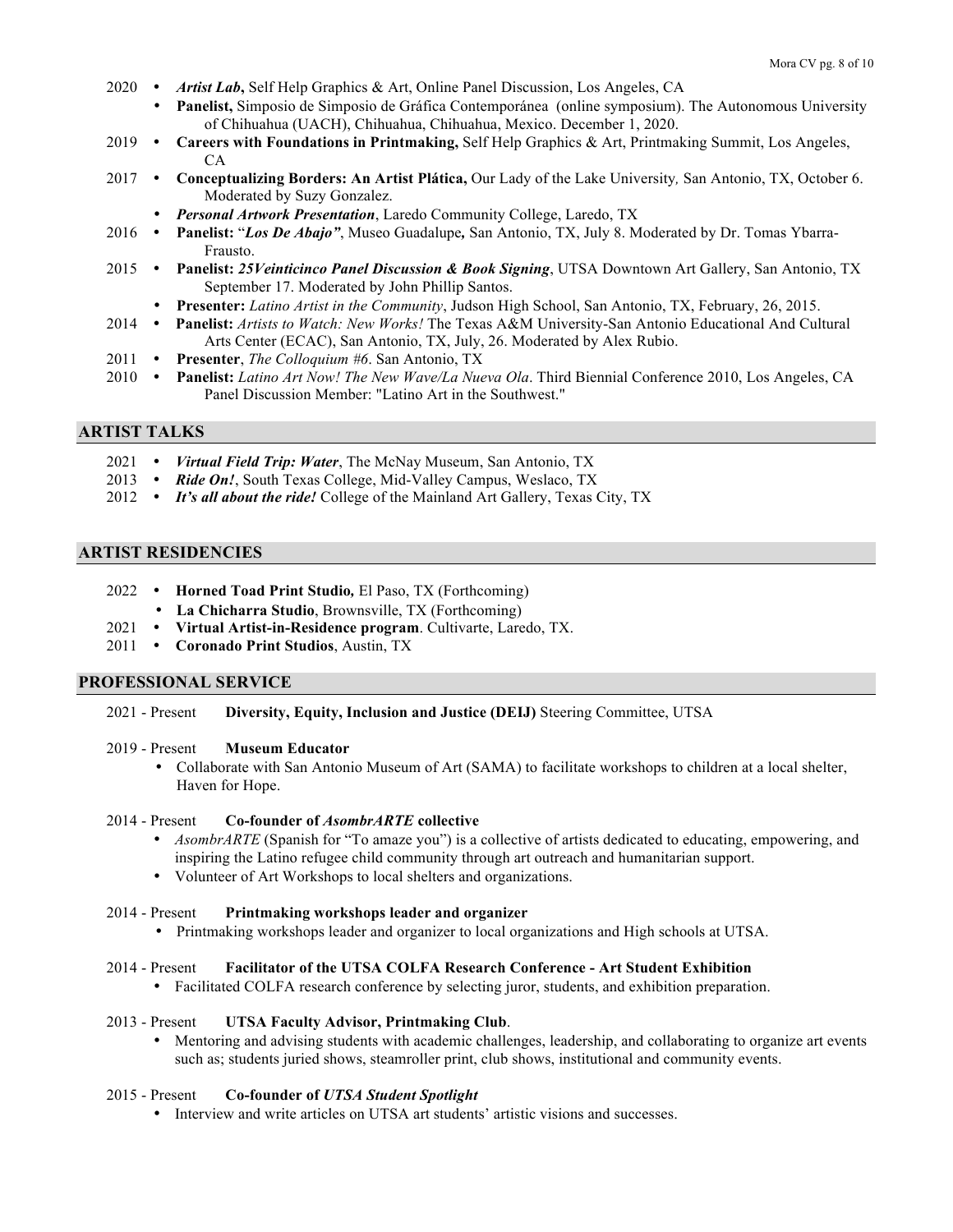- 2021 Houston Arts Alliance (HAA) City's Initiative grant program, panelist
- 2014 **Participant artist and co-organizer of the printing event**, Mid-America College Art Association Conference (MACAA), University of Texas at San Antonio, TX, October 22-25.
	- Invited artists to carve woodcut, direct students, and facilitate working stations and printing for the event.

## **JUROR OPPORTUNITIES**

- 2016 Present *Texas Art Education Association's Visual Arts Scholastic Events (VASE)*, San Antonio, TX
- 2016 *The Scholastic Art & Writing Awards: San Antonio Region*, Say Si, San Antonio, TX
- 2012 *The Scholastic Art & Writing Awards: San Antonio Region*, Say Si, San Antonio, TX
- 2011 3rd Annual Hill Country Invitational Art Show, Boerne Professional Artists, Boerne, TX

#### **COLLECTIONS**

## **Private:**

- **Ann and James Harithas,** Houston, TX
- **Arturo Almeida,** San Antonio, TX
- **Dr. Ricardo Romo** and **Harriet Romo**, San Antonio, TX
- **Gilberto Cardenas,** Assistant Provost & Director Institute for Latino Studies, University of Notre Dame, Notre Dame, IN
- **Ken Little,** UTSA's professor, San Antonio, TX
- **Gregory Elliott** (UTSA's Art & Art History Department Chair), San Antonio, TX
- **Kent Rush** (UTSA's former professor), San Antonio, TX
- **Janet Krueger,** former Associate Professor of Art, Texas A&M International University, Laredo, TX
- **Malaquias Montoya** and **Lezlie Salkowitz-Montoya**, Sacramento, CA
- **Teresa Eckmann**, Assistant Professor of Contemporary Latin American Art History at UTSA, San Antonio, TX

#### **Public:**

• **Public Art San Antonio (PASA),** San Antonio, TX

#### **Institutional:**

- **University of Hawaii at Hilo**, Hilo, HI
- **AT&T Center Art Collection**, San Antonio, TX
- **UTSA Library Special Collections**, San Antonio, TX
- **UTSA Art Collection**, San Antonio, TX
- **University of Houston,** Houston TX

#### **Museums:**

- **Smithsonian America Art Museum**, Washington, D.C.
- **Jordan Schnitzer Museum of Art**, University of Oregon, Eugene, OR
- **National Museum of Mexican Art**, Chicago, IL
- **The McNay Art Museum**, San Antonio, TX
- **Benson Latin American Collection**, The University of Texas at Austin, TX
- **Fort Wayne Museum of Art**, Fort Wayne, IN
- **Museum of Texas Tech University,** Lubbock, TX

#### **SPECIAL PROJECTS**

- 2020 *Glasstire Holiday Card*, Houston, TX
	- **UTSA Face Coverings**, San Antonio, TX https://www.utsa.edu/roadmap/do-your-part/facemask-distribution-spring-2021.html
	- **UTSA Holiday card design**, San Antonio, TX
	- **Day of the Dead Calavera Painting**, San Antonio, TX
	- **Pandemic Print Portfolio Project**, Southwest School of Art, San Antonio, TX (https://ssaprintproject.com/)
- 2011 *Series XVIII*, Coronado Print Studios, Austin, TX
- 2010 *UTSA's Presidential Print Project,* UTSA, San Antonio, TX